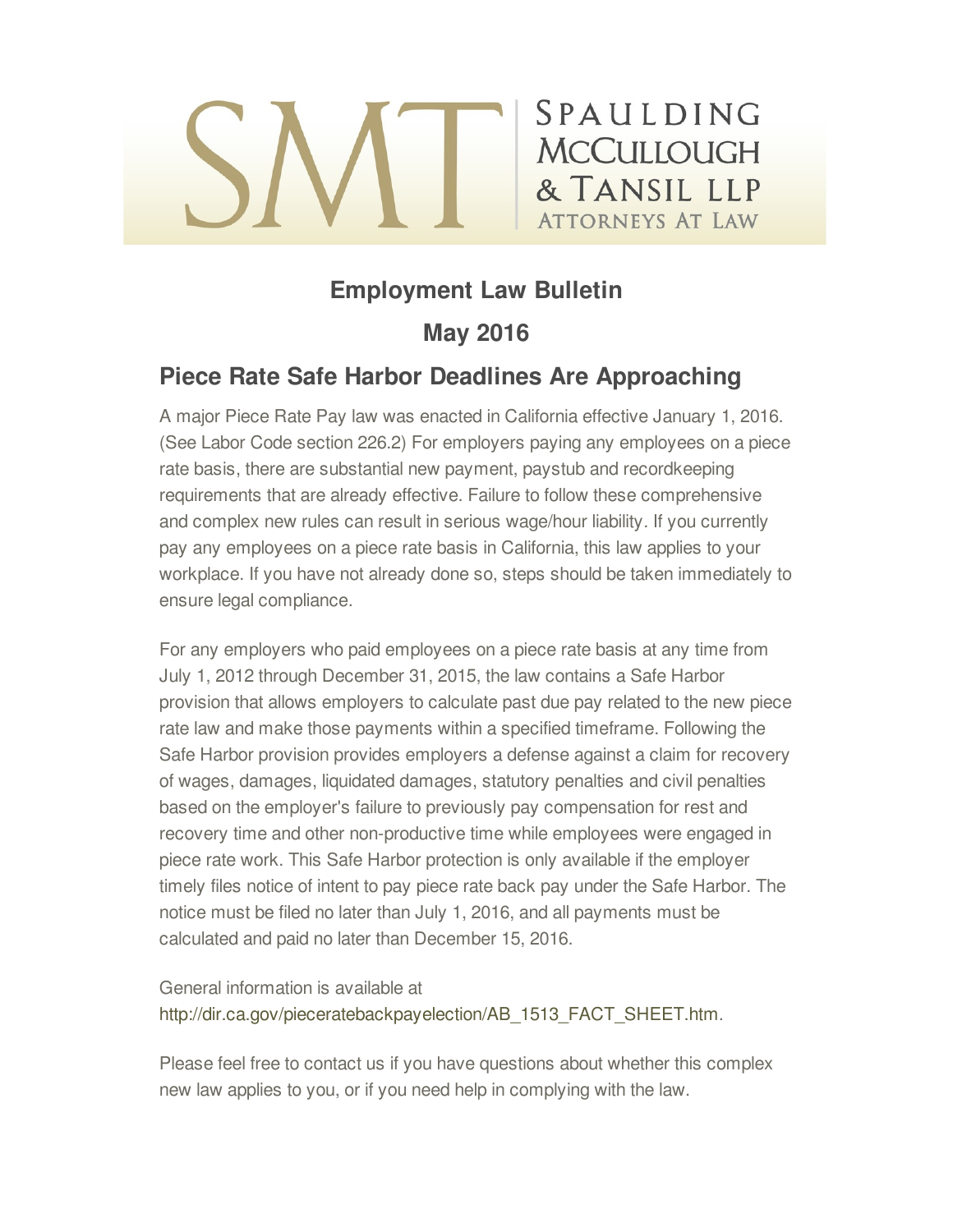# **New Paid Parental Leave Ordinance for Employees Working in San Francisco**

The City of San Francisco recently passed the Paid Parental Leave Ordinance requiring Covered Employers to supplement the paid family leave insurance benefits Covered Employees receive from the State when they take leave to bond with a new child.

## *Covered Employees*

A "Covered Employee" entitled to "Supplemental Compensation" is an employee: (1) who began employment with a "Covered Employer" at least 180 days prior to the start of the leave period; (2) who performs at least 8 hours of work per week for the employer in San Francisco; (3) at least 40% of whose total weekly hours worked for the employer are in San Francisco; and (4) who is eligible to receive paid family leave insurance benefits for the purpose of bonding with a new child. Note that the new law benefits Covered Employees even if their employer is located outside of San Francisco.

### *Covered Employers*

The law becomes effective in waves based on employer size: employers with 50 or more employees must begin compliance on January 1, 2017, followed by employers of 35-49 employees on July 1, 2017, and employers of 20-34 employees on January 1, 2018.

### *Supplemental Compensation*

During the parental leave period, Covered Employers must pay the employee supplemental compensation in an amount such that the California Paid Family Leave Insurance benefits plus the supplemental compensation equals 100% of the employee's normal gross weekly wage. Based on California's current 55% wage replacement rate, the ordinance requires employers to pay the remaining 45% of the employee's weekly wages during the 6-week leave period, subject to the limitation described below.